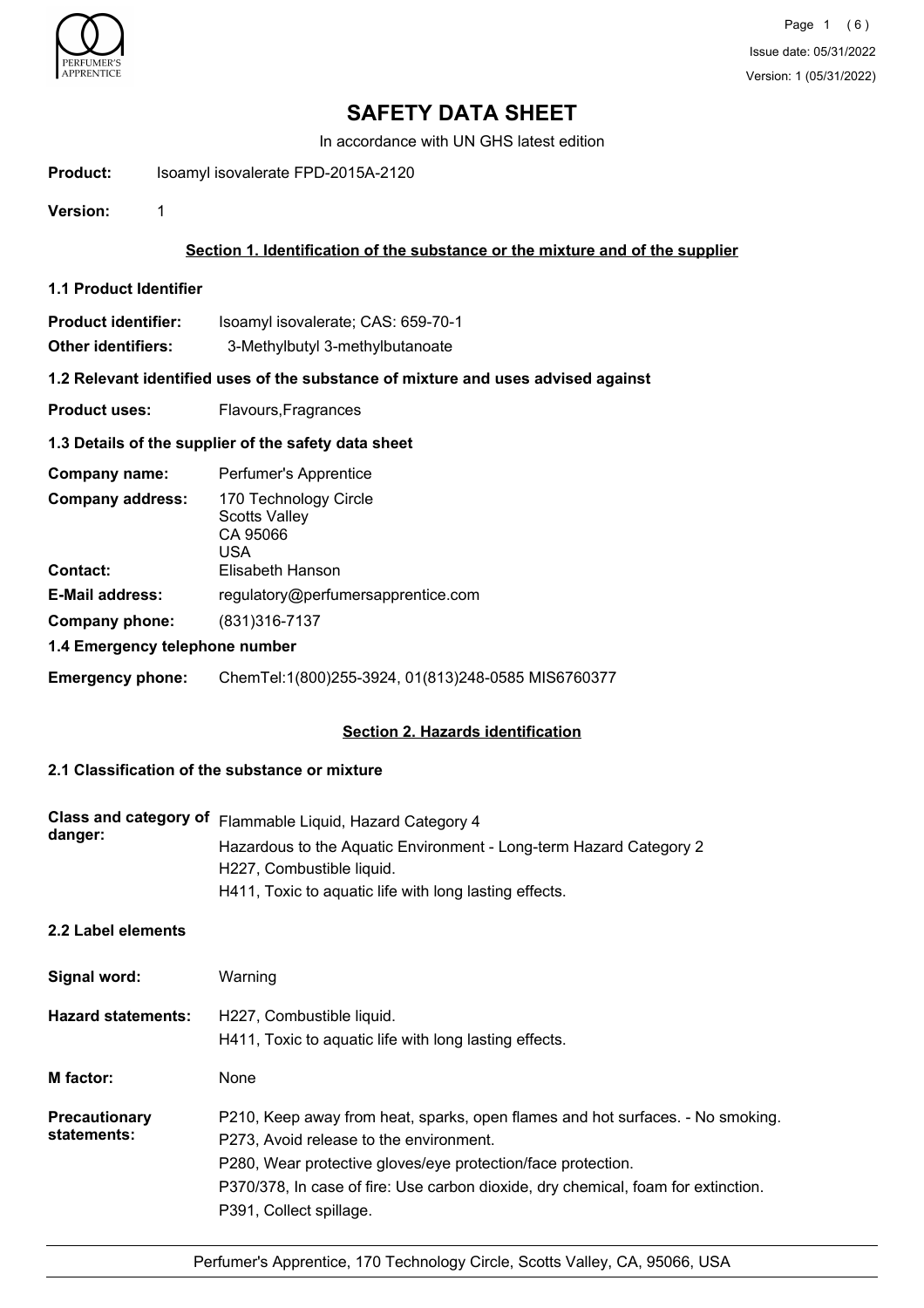

In accordance with UN GHS latest edition

| <b>Product:</b>                                          | Isoamyl isovalerate FPD-2015A-2120                                                                                                                                |  |
|----------------------------------------------------------|-------------------------------------------------------------------------------------------------------------------------------------------------------------------|--|
| <b>Version:</b>                                          | 1                                                                                                                                                                 |  |
|                                                          | P403/235, Store in a well-ventilated place. Keep cool.<br>P501, Dispose of contents/container to approved disposal site, in accordance with local<br>regulations. |  |
| Pictograms:                                              |                                                                                                                                                                   |  |
| <b>Other hazards:</b>                                    | None                                                                                                                                                              |  |
|                                                          | Section 3. Composition / information on ingredients                                                                                                               |  |
| 3.1 Substances                                           |                                                                                                                                                                   |  |
| <b>Product identifier:</b>                               | Isoamyl isovalerate; CAS: 659-70-1                                                                                                                                |  |
|                                                          | <b>Section 4. First-aid measures</b>                                                                                                                              |  |
| $\overline{1}$ , and $\overline{1}$ , and $\overline{1}$ | .                                                                                                                                                                 |  |

### **4.1 Description of first aid measures**

| Inhalation:           | Remove from exposure site to fresh air, keep at rest, and obtain medical attention.                            |  |
|-----------------------|----------------------------------------------------------------------------------------------------------------|--|
| Eye exposure:         | Flush immediately with water for at least 15 minutes. Contact physician if symptoms persist.                   |  |
| <b>Skin exposure:</b> | Remove contaminated clothes. Wash thoroughly with soap and water. Contact physician if<br>irritation persists. |  |
| Ingestion:            | Rinse mouth with water and obtain medical attention.                                                           |  |

### **4.2 Most important symptoms and effects, both acute and delayed**

None expected, see Section 4.1 for further information.

### **4.3 Indication of any immediate medical attention and special treatment needed**

None expected, see Section 4.1 for further information.

### **SECTION 5: Firefighting measures**

### **5.1 Extinguishing media**

Suitable media: Carbon dioxide, Dry chemical, Foam.

# **5.2 Special hazards arising from the substance or mixture**

In case of fire, may be liberated: Carbon monoxide, Unidentified organic compounds.

# **5.3 Advice for fire fighters:**

In case of insufficient ventilation, wear suitable respiratory equipment.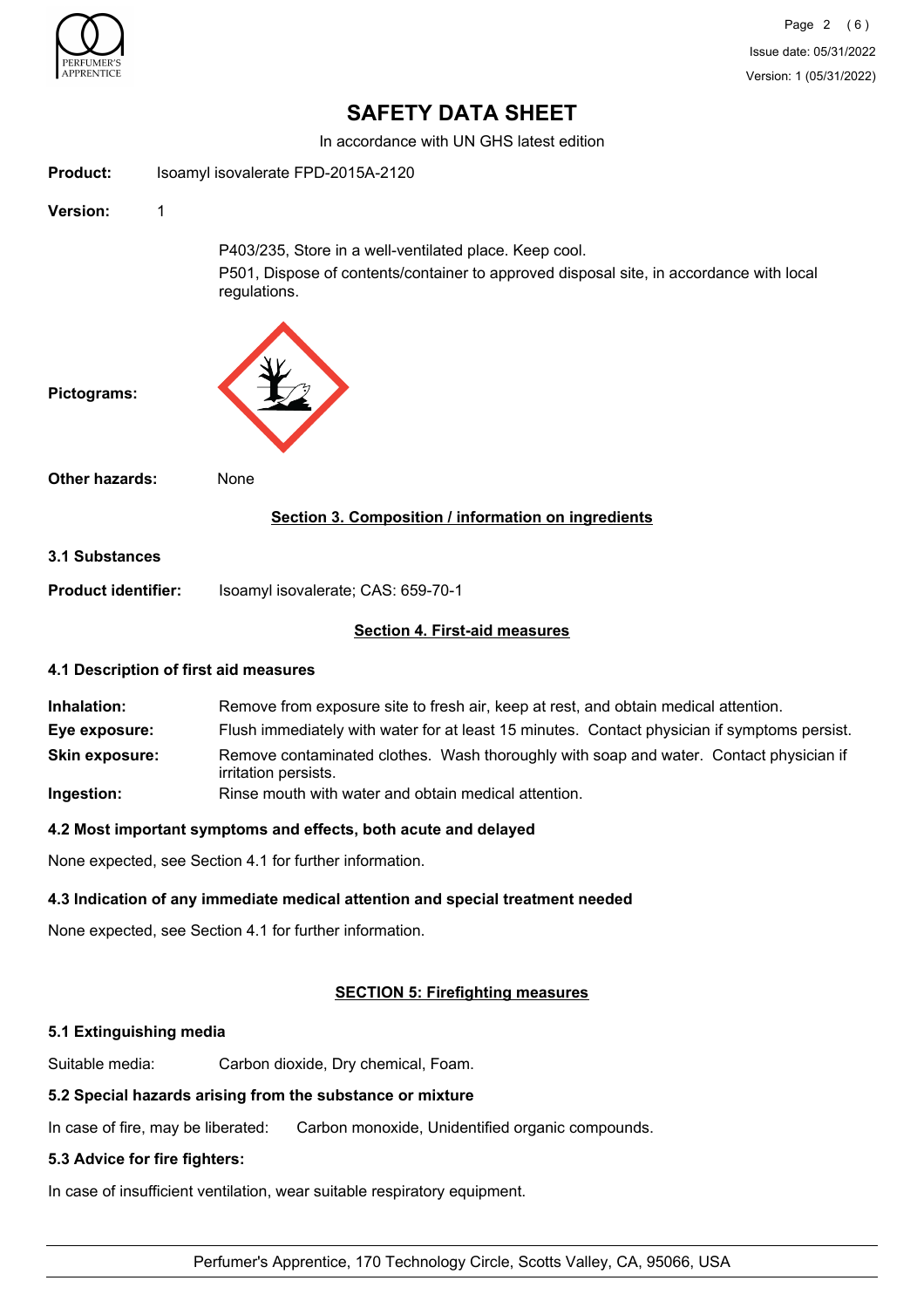

In accordance with UN GHS latest edition

**Product:** Isoamyl isovalerate FPD-2015A-2120

**Version:** 1

## **Section 6. Accidental release measures**

### **6.1 Personal precautions, protective equipment and emergency procedures:**

Avoid inhalation. Avoid contact with skin and eyes. See protective measures under Section 7 and 8.

### **6.2 Environmental precautions:**

Keep away from drains, surface and ground water, and soil.

### **6.3 Methods and material for containment and cleaning up:**

Remove ignition sources. Provide adequate ventilation. Avoid excessive inhalation of vapours. Contain spillage immediately by use of sand or inert powder. Dispose of according to local regulations.

### **6.4 Reference to other sections:**

Also refer to sections 8 and 13.

### **Section 7. Handling and storage**

### **7.1 Precautions for safe handling:**

Keep away from heat, sparks, open flames and hot surfaces. - No smoking. Use personal protective equipment as required. Use in accordance with good manufacturing and industrial hygiene practices. Use in areas with adequate ventilation Do not eat, drink or smoke when using this product.

### **7.2 Conditions for safe storage, including any incompatibilities:**

Store in a well-ventilated place. Keep container tightly closed. Keep cool. Ground/bond container and receiving equipment. Use explosion-proof electrical, ventilating and lighting equipment. Use only non-sparking tools. Take precautionary measures against static discharge.

### **7.3 Specific end use(s):**

Flavours,Fragrances: Use in accordance with good manufacturing and industrial hygiene practices.

### **Section 8. Exposure controls/personal protection**

### **8.1 Control parameters**

Workplace exposure limits: Not Applicable

### **8.2 Exposure Controls**

### **Eye / Skin Protection**

Wear protective gloves/eye protection/face protection

### **Respiratory Protection**

Under normal conditions of use and where adequate ventilation is available to prevent build up of excessive vapour, this material should not require special engineering controls. However, in conditions of high or prolonged use, or high temperature or other conditions which increase exposure, the following engineering controls can be used to minimise exposure to personnel: a) Increase ventilation of the area with local exhaust ventilation. b) Personnel can use an approved, appropriately fitted respirator with organic vapour cartridge or canisters and particulate filters. c) Use closed systems for transferring and processing this material.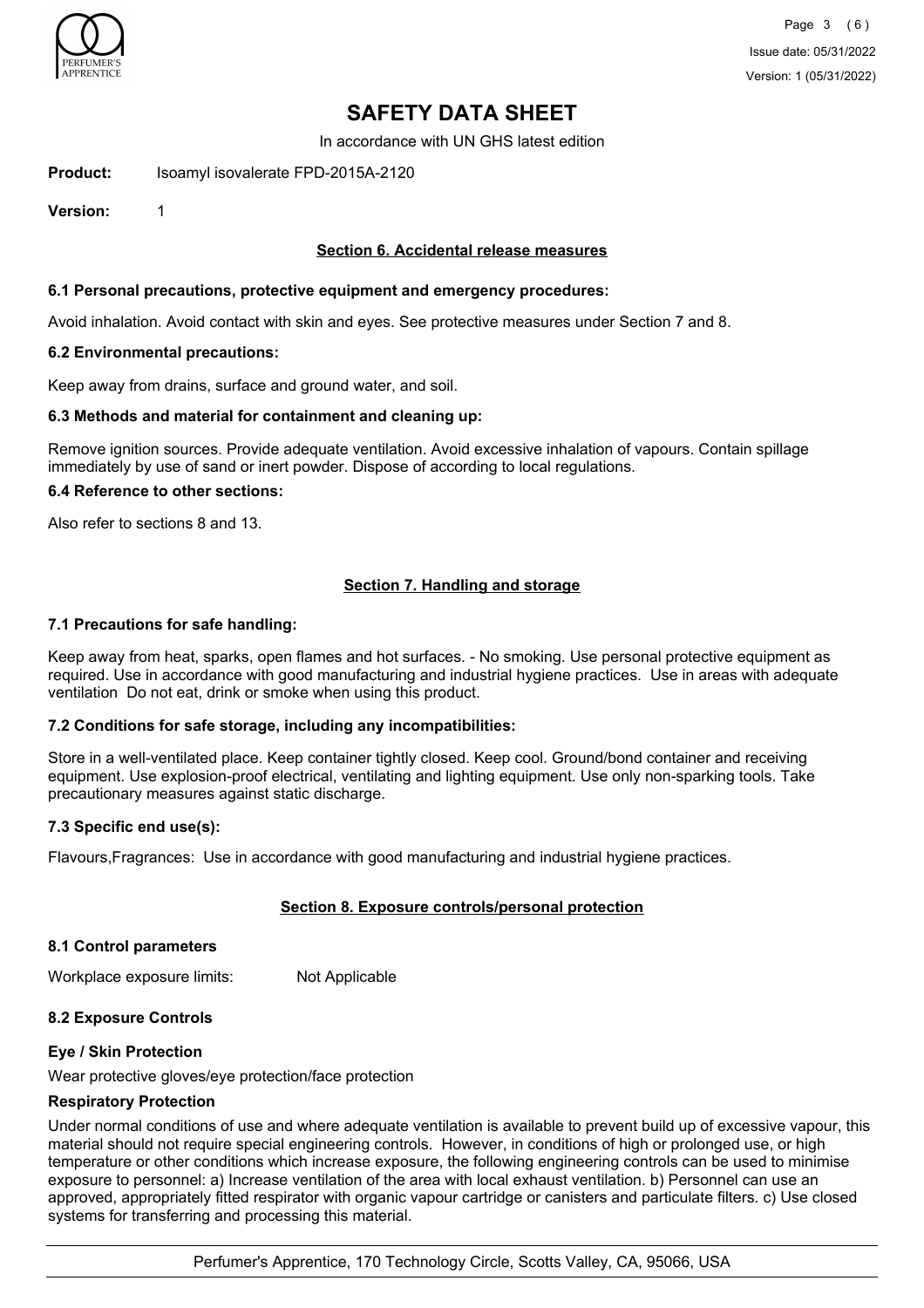

Page 4 (6) Issue date: 05/31/2022 Version: 1 (05/31/2022)

# **SAFETY DATA SHEET**

In accordance with UN GHS latest edition

**Product:** Isoamyl isovalerate FPD-2015A-2120

**Version:** 1

Also refer to Sections 2 and 7.

## **Section 9. Physical and chemical properties**

## **9.1 Information on basic physical and chemical properties**

| Appearance:                    | Not determined |
|--------------------------------|----------------|
| Odour:                         | Not determined |
| pH:                            | Not determined |
| Initial boiling point / range: | Not determined |
| Flash point:                   | 66.7 °C        |
| Vapour pressure:               | Not determined |
| <b>Relative density:</b>       | Not determined |
| Solubility(ies):               | Not determined |
| 9.2 Other information:         | None available |

### **Section 10. Stability and reactivity**

### **10.1 Reactivity:**

Presents no significant reactivity hazard, by itself or in contact with water.

### **10.2 Chemical stability:**

Good stability under normal storage conditions.

### **10.3 Possibility of hazardous reactions:**

Not expected under normal conditions of use.

### **10.4 Conditions to avoid:**

Avoid extreme heat.

### **10.5 Incompatible materials:**

Avoid contact with strong acids, alkalis or oxidising agents.

## **10.6 Hazardous decomposition products:**

Not expected.

### **Section 11. Toxicological information**

## **11.1 Information on toxicological effects**

This material does not meet the criteria for classification for health hazards under UN GHS.

Assumed Toxicity Value (LD50 or ATE) for Acute Oral Toxicity: Not Applicable Assumed Toxicity Value (LD50 or ATE) for Acute Dermal Toxicity: Not Applicable **Assumed Toxicity Value (LC50 or ATE) for Acute Inhalation Toxicity:** Not Available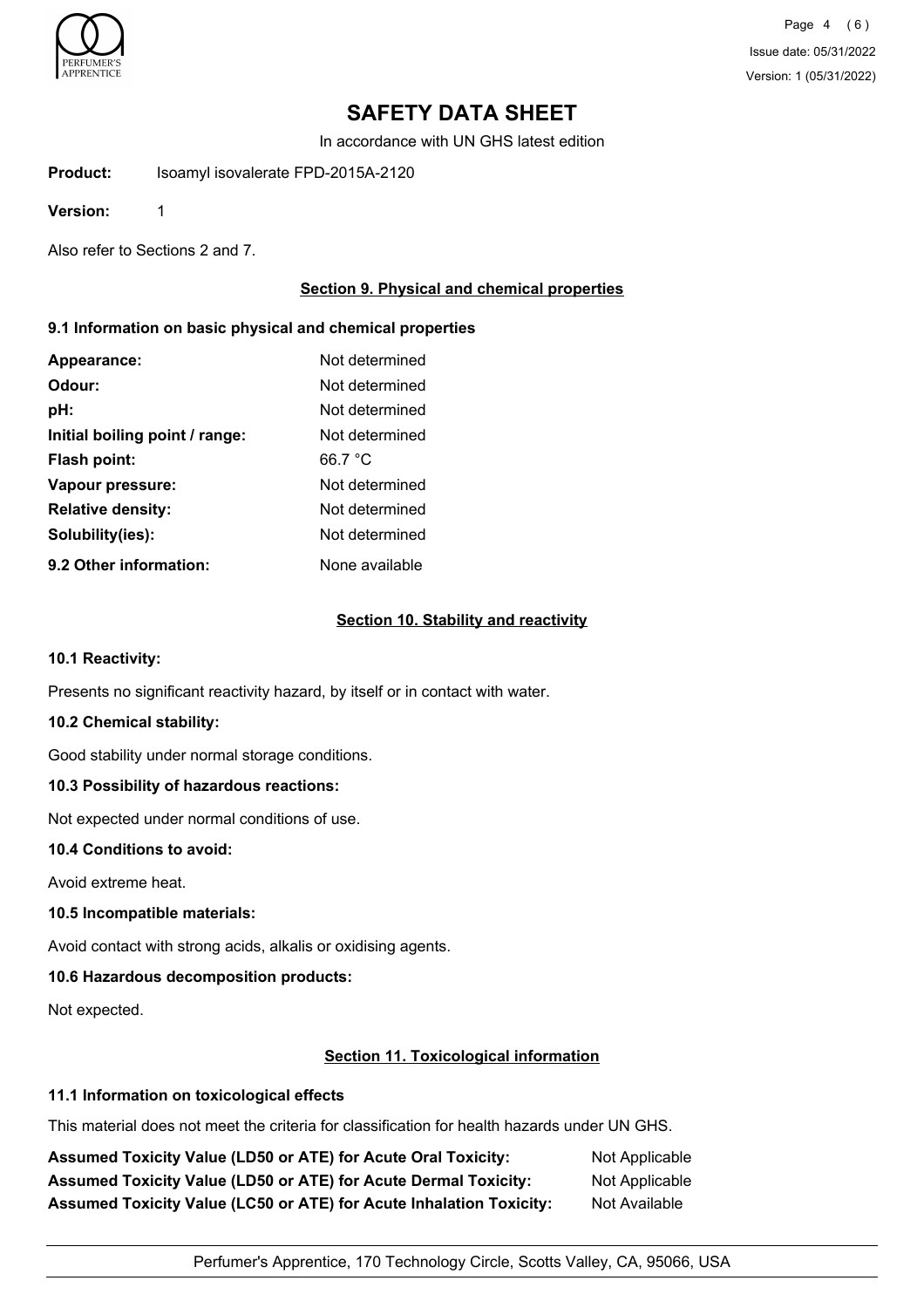

In accordance with UN GHS latest edition

**Product:** Isoamyl isovalerate FPD-2015A-2120

**Version:** 1

## **Inhalation Route:** Not Available

Refer to Section 2 for additional information.

# **Section 12. Ecological information**

### **12.1 Toxicity:**

Toxic to aquatic life with long lasting effects.

- **12.2 Persistence and degradability:** Not available
- **12.3 Bioaccumulative potential:** Not available
- **12.4 Mobility in soil:** Not available

### **12.5 Results of PBT and vPvB assessment:**

This substance does not meet the PBT/vPvB criteria of REACH, annex XIII.

**12.6 Other adverse effects:** Not available

### **Section 13. Disposal considerations**

### **13.1 Waste treatment methods:**

Dispose of in accordance with local regulations. Avoid disposing into drainage systems and into the environment. Empty containers should be taken to an approved waste handling site for recycling or disposal.

|                                                          | <b>Section 14. Transport information</b>                                     |
|----------------------------------------------------------|------------------------------------------------------------------------------|
| 14.1 UN number:                                          | UN3082                                                                       |
| 14.2 UN Proper Shipping Name:                            | ENVIRONMENTALLY HAZARDOUS SUBSTANCE, LIQUID, N.O.S.<br>(Isoamyl isovalerate) |
| 14.3 Transport hazard class(es):                         | 9                                                                            |
| <b>Sub Risk:</b>                                         |                                                                              |
| 14.4. Packing Group:                                     | Ш                                                                            |
| <b>14.5 Environmental hazards:</b>                       | This is an environmentally hazardous substance.                              |
| 14.6 Special precautions for user:                       | None additional                                                              |
| <b>BULK</b>                                              |                                                                              |
| 14.1 UN number:                                          | NA1993                                                                       |
| 14.2 UN Proper Shipping Name:                            | COMBUSTIBLE LIQUID, N.O.S. (Isoamyl isovalerate)                             |
| 14.3 Transport hazard class(es):<br>14.4. Packing Group: | Combustible liq<br>Ш                                                         |
| <b>14.5 Environmental hazards:</b>                       | This is an environmentally hazardous substance                               |
| 14.6 Packaging Bulk:                                     | 242                                                                          |
|                                                          |                                                                              |

### **Section 15. Regulatory information**

### **15.1 Safety, health and environmental regulations/legislation specific for the substance or mixture**

None additional

### **15.2 Chemical Safety Assessment**

A Chemical Safety Assessment has not been carried out for this product.